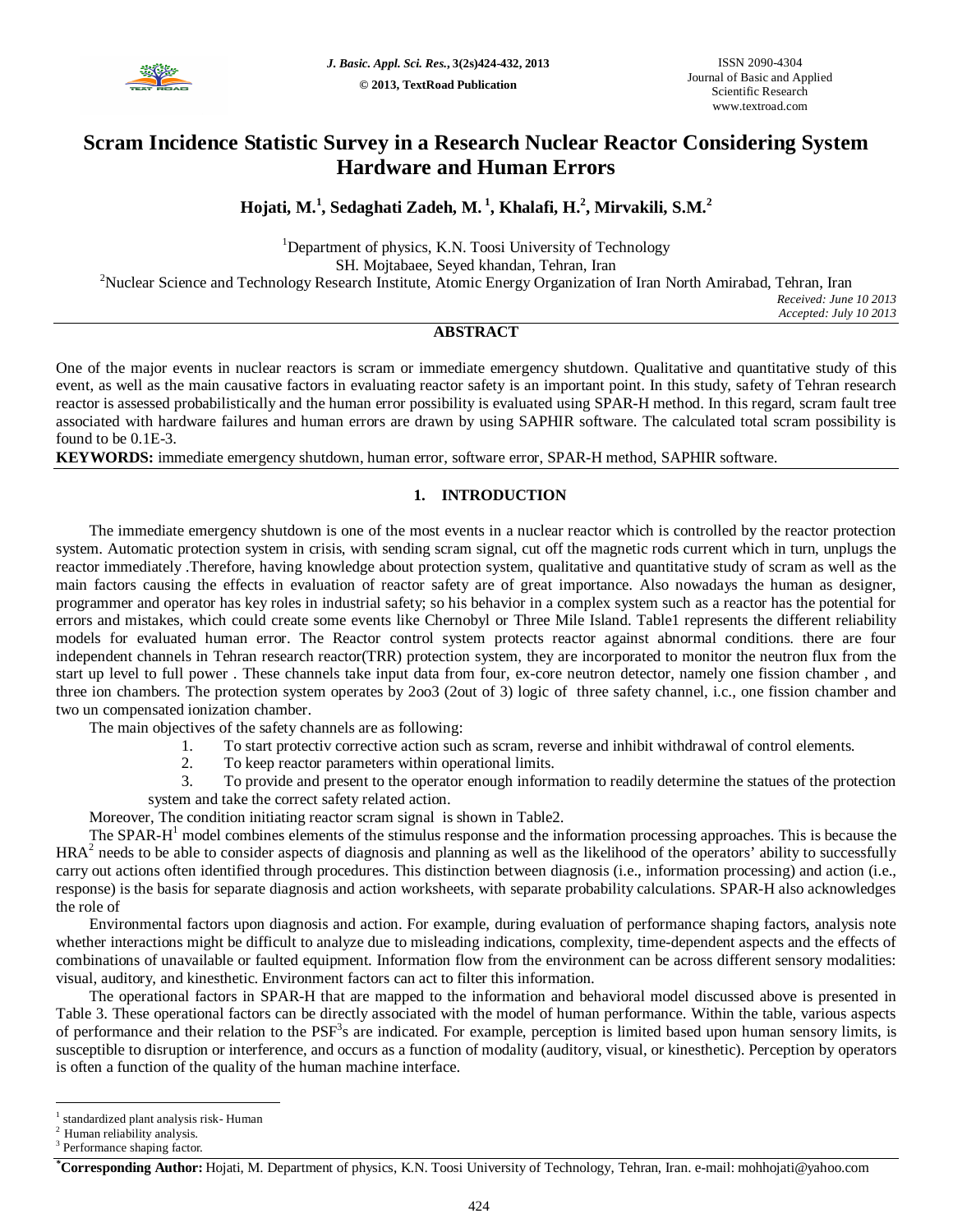Hojati, M. *et al.,* 2013

For example, for Experience/Training, as it can be seem in low level, the failure probability coefficient is 3. For high level the failure rate is 0.5 and to nominal level is1.the probability of failure for the rest is the same. It should be noted that there is always a nominal level for each factor. The nominal level is a level with the maximum efficiency between a desired and human error.

Many, if not most, HRA methods use PSF information in the estimation of  $HEP<sup>4</sup>$ s. In general, PSF analysis enhances the degree of realism present in HRA analysis. The extent and resolution of PSF analysis should only be specific enough to identify potential influences and rate them on the corresponding SPAR-H worksheets. When assigning the PSF level, the analyst evaluates the PSF from the perspective of the operator. Thus, the analyst would evaluate the complexity of the diagnosis or action required for a scenario or range of scenarios from the perspective of the operator as opposed to the analyst's view of the complexity as a whole. The changes made at this stage were in error type, PSFs, and in their definitions. PSFs are accounted for SPAR-H quantification process. These factors include:

- 1. Available time
- 2. Stress and stressors
- 3. Experience and training
- 4. Complexity
- 5. Ergonomics (including the human-machineinterface)
- 6. Procedures
- 7. Fitness for duty
- 8. Work processes.

For calculating the Action Failure Probability;

(1) If all PSF ratings are nominal, then the Action Failure Probability =  $1.0E-3$ 

(2) Otherwise, the Action Failure Probability is: 1.0E-3 x Time x Stress or Stressors x Complexity x Experience or Training x Procedures x Ergonomics or HMI x Fitness for Duty x Processes

The Nominal HEP (NHEP<sup>5</sup>) is  $1.0E-3$  for Action.

For calculating the Diagnosis Failure Probability.

(1) If all PSF ratings are nominal, then the Diagnosis Failure Probability  $= 1.0E-2$ 

(2) Otherwise, the Diagnosis Failure Probability is: 1.0E-2 x Time x Stress or Stressors x Complexity x Experience or Training x Procedures x Ergonomics or HMI x Fitness for Duty x Processes

The Nominal HEP (NHEP) is 1.0E-2 for Diagnosis.

The composite PSF score is computed by multiplying all the assigned PSF values. Then the adjustment factor below is applied to compute the HEP:

$$
HEP = \frac{NHEP \cdot PSF_{composite}}{NHEP \cdot (PSF_{composite} - 1) + 1}
$$
 (1)

We offer a simple modification of the nominal error probability that meets mathematical requirements. It is not formulated on the basis of underlying theory regarding the relative orthogonality or nonorthogonality of the eight PSFs used in SPAR-H. Where NHEP is the nominal HEP. NHEP equals 0.01 for diagnosis, and NHEP equals 0.001 for action. In this paper, the nominal or ideal condition is considered. The probability of human as well as hardware error, by drawing the fault tree, will be gotten by using SAPHIRE<sup>6</sup> software after identify the Tehran Research Reactor Protection System. Figure 5 and6 show the Fault- tree quantification for hardware and human errors [1].In this software

$$
Mean failure probability = 1 - e^{-\lambda t}
$$
 (2)

is used for calculating the average failure. Here t is 336 days, and  $\lambda$  is identified in each hardware segment using table 4. After plotted fault tree by using SAPHIRE software, the calculation of occurrence frequency of each event is obtained and shown in Table5.[3],[2]

Failure fault tree of Tehran reactor shown on Figure1 .it has an OR-gate which is consisted from human error and hardware failure. Each of these branches has its sub-branches which are drown in Figures 4 &5[4]. Here levels of each human factors are connected by an OR-gate. While selecting each factor one by one ,the total probability of human error is finally obtained by multiplying then together & to NHPE .There for it can be said that all human factor are connected by AND-gate.

 $\overline{a}$ 

<sup>4</sup> Human Error Reliability

<sup>&</sup>lt;sup>5</sup> Nominal human error reliability.

<sup>6</sup> Systems Analysis Programs for Hands-On Integrated Reliability Evaluations.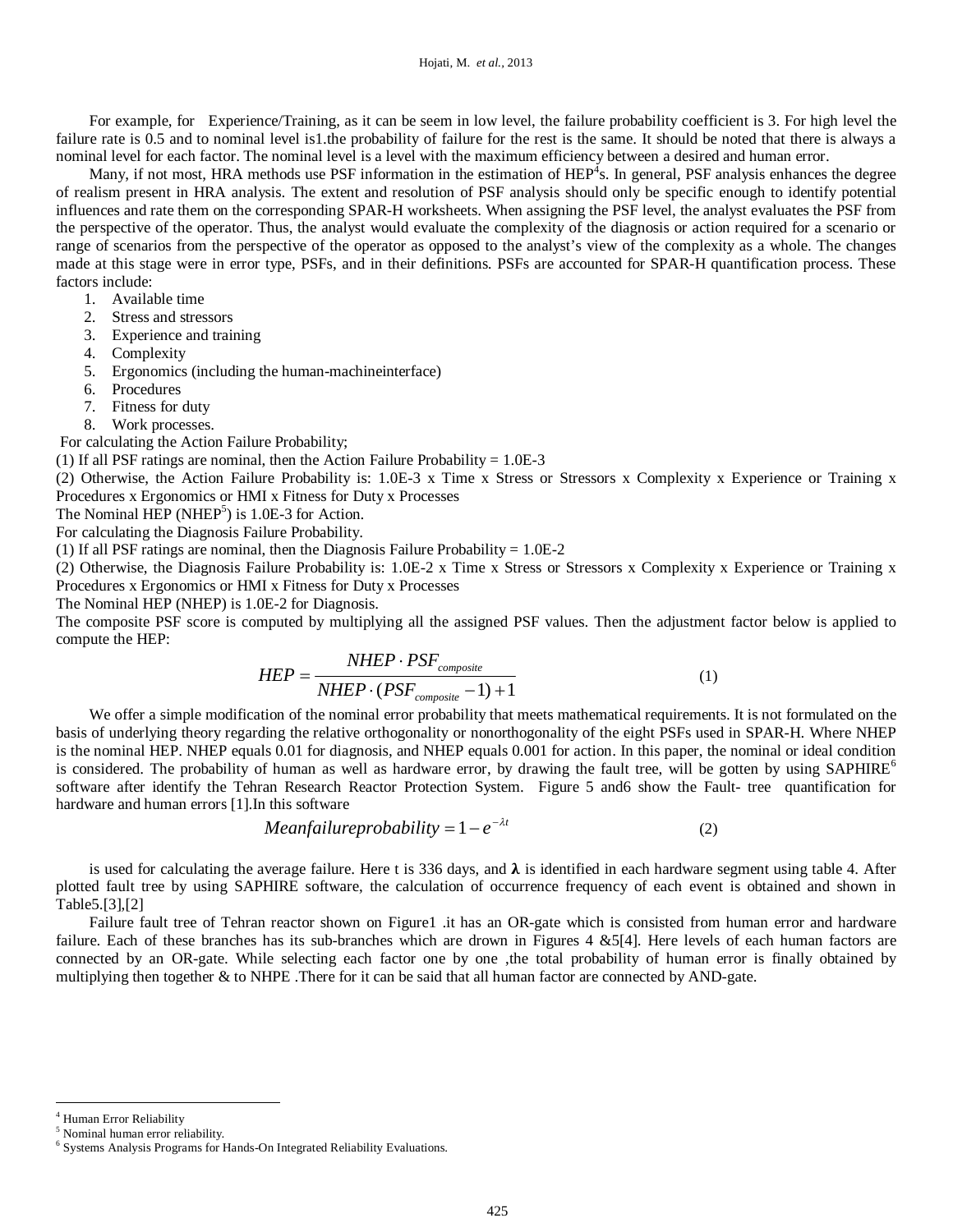| <b>HRA</b> Method  | <b>Date</b> | <b>Authors</b>                  | <b>Focus - Purpose</b>                                                                                                                                                                                                                                                                                                                                                  |
|--------------------|-------------|---------------------------------|-------------------------------------------------------------------------------------------------------------------------------------------------------------------------------------------------------------------------------------------------------------------------------------------------------------------------------------------------------------------------|
| <sup>1</sup> CREAM | 1998        | E. Hollnagel                    | Human performance classification based on error modes and consequences (phenotypes) and causes<br>(genotypes). Uses simple Contextual Control Model (CoCoM) of cognition that includes continuous<br>revision and review of goals and intentions. Assesses cognitive function failures and common<br>performance conditions (CPCs) to support failure rate estimations. |
| $^2$ HEART         | 1988        | J. Williams                     | HRA based on nine generic tasks with individual nominal error rates. Analysts identify error-<br>producing conditions (EPCs). EPCs operate as multipliers to increase base failure rates; their basis is<br>in the behavioral sciences literature.                                                                                                                      |
| $3$ THERP          | 1983        | A.D. Swain and<br>H.E. Guttmann | Developed to provide representational modeling of human actions (HRA Event Trees) and estimation<br>of HEPs. Emphasis is on nuclear power plant applications to support PRA provides HEP tables based<br>on data gathered from Various domains.                                                                                                                         |
| <sup>4</sup> ASEP  | 1987        | A.D. Swain                      | Developed to provide an efficient method for estimation of screening HEPs for pre- and post-accident<br>human actions. Based on THERP.                                                                                                                                                                                                                                  |
| $5$ SHARP1         | 1990        | Wakefield, et al.               | Developed to provide a consistent approach to HRA assessments. Contains performance shaping<br>factor information. Addresses pre- and post initiator conditions. Revision to early work in this area<br>under the same name.                                                                                                                                            |

# *Table 1. HRA methods used in SPAR-H comparisons*

<sup>1</sup>Cognitive Reliability and Error Analysis Method(CREAM). <sup>2</sup>Human Error Analysis and Reduction Technique (HEART). <sup>3</sup>Technique for Human Error Rate Prediction (THERP).

<sup>4</sup> Accident Sequence Evaluation Program (ASEP)<br><sup>5</sup> Systematic Human Action Reliability Procedures (SHARP)

|  |  |  | Table 2. which cause emergency shutdown in(TRR). |  |  |
|--|--|--|--------------------------------------------------|--|--|
|--|--|--|--------------------------------------------------|--|--|

| N <sub>o</sub> | <b>Scram signal</b>          | <b>Action conditions</b>                                         |
|----------------|------------------------------|------------------------------------------------------------------|
|                | High power level             | $>110\%$ Nominal                                                 |
| $\mathbf{2}$   | Bridge unlock                | Un lock                                                          |
| 3              | Short period                 | $<$ 7 secend                                                     |
| 4              | Earthquake shock             | $>4$ richter                                                     |
| 5              | Safety flapper open          | Opening flapper                                                  |
| 6              | High radiation               | $>10$ mr/hr                                                      |
| 7              | Very low pool water level    | $>36$ inch                                                       |
| 8              | Temperature in core          | >46 °C                                                           |
| 9              | Manual scram buttons pressed | is activated by pressing the button to stop the reactor operator |
| 10             | Primary pump failure         | the contactor power failure                                      |
| 11             | Low primary coolant flow     | $>90\%$ Nominal                                                  |

*Table 3. Operational Factors in SPAR-H. (The numbers after each entry refer to the PSF list at the bottom of the table.)* **Inflow and Perception Processing and Response**

| <b>Short-term Memory</b>                                                                                                                                                                                                                                                                                                                                                                                                                                                                                                                | <b>Long-term Memory</b>                                                                                                                                                                                                                                                                                                                                                                                                                                                                                                                                                                                                                                                                                                                                                                                                                                                                                           |
|-----------------------------------------------------------------------------------------------------------------------------------------------------------------------------------------------------------------------------------------------------------------------------------------------------------------------------------------------------------------------------------------------------------------------------------------------------------------------------------------------------------------------------------------|-------------------------------------------------------------------------------------------------------------------------------------------------------------------------------------------------------------------------------------------------------------------------------------------------------------------------------------------------------------------------------------------------------------------------------------------------------------------------------------------------------------------------------------------------------------------------------------------------------------------------------------------------------------------------------------------------------------------------------------------------------------------------------------------------------------------------------------------------------------------------------------------------------------------|
| Limited capacity <sup>5</sup><br>Presence $6,3$ (is the signal there?) and<br>*Serial processing<br>opportunity (is anyone present to<br>*Good only for a short time<br>receive the<br>2,3,5,4<br>signal?)<br><b>Human sensory limits</b> $2,5,7$<br>$(20$ seconds)<br>Modality <sup>6,5</sup> (verbal, graphic/symbol,<br>Right amount of attention<br>$2,3,\bar{4},5,7$<br>text)<br>required<br>• echoic<br>Rehearsal $^{2,3,5,7}$<br>• iconic<br>Physical and mental health<br>• kinesthetic<br>Interference 6,5,4,7 (signal, noise) | Training (actions) $4$<br>Training4<br>problem<br>(models,<br>*Existing models of behavior<br>solving,<br><i>*Practice and skill</i><br>behaviors)<br>Experience $4$ (actions)<br>• learning<br>Experience <sup>4</sup><br>• practice and skill<br>(models,<br>problem<br>• existing models of behavior<br>solving,<br>Proper controls available <sup>6</sup><br>behaviors)<br>Human action limits <sup>6,7</sup> (physical strength<br>• learning<br>Culture 8 (societal, organizational,<br>and sensory acuity)<br>Ergonomics of controls $6,3$<br>interpersonal, (crew))<br>complexity<br>• learning<br>Intelligence/cognitive skills <sup>3,4,1,5,7</sup><br>Environmental degradation $^{2,3,6}$<br>Time to react versus time available <sup>1</sup><br>(decision)<br>making, problem solving)<br>6,2,3,<br>factors<br>Interference<br>(distraction)<br>Available time $1,3$<br>Physical and mental health ' |

Performance Shaping Factors:<br>
<sup>1</sup>Available time<br>
<sup>3</sup>Complexity <sup>5</sup>Procedures (including job aids)  $7$ Fitness for Duty

 $^{\rm 2}$  Stress and stressors  $4$  Experience and training

 ${}^{6}$ Ergonomics and human-machine interface  $8W$ ork processes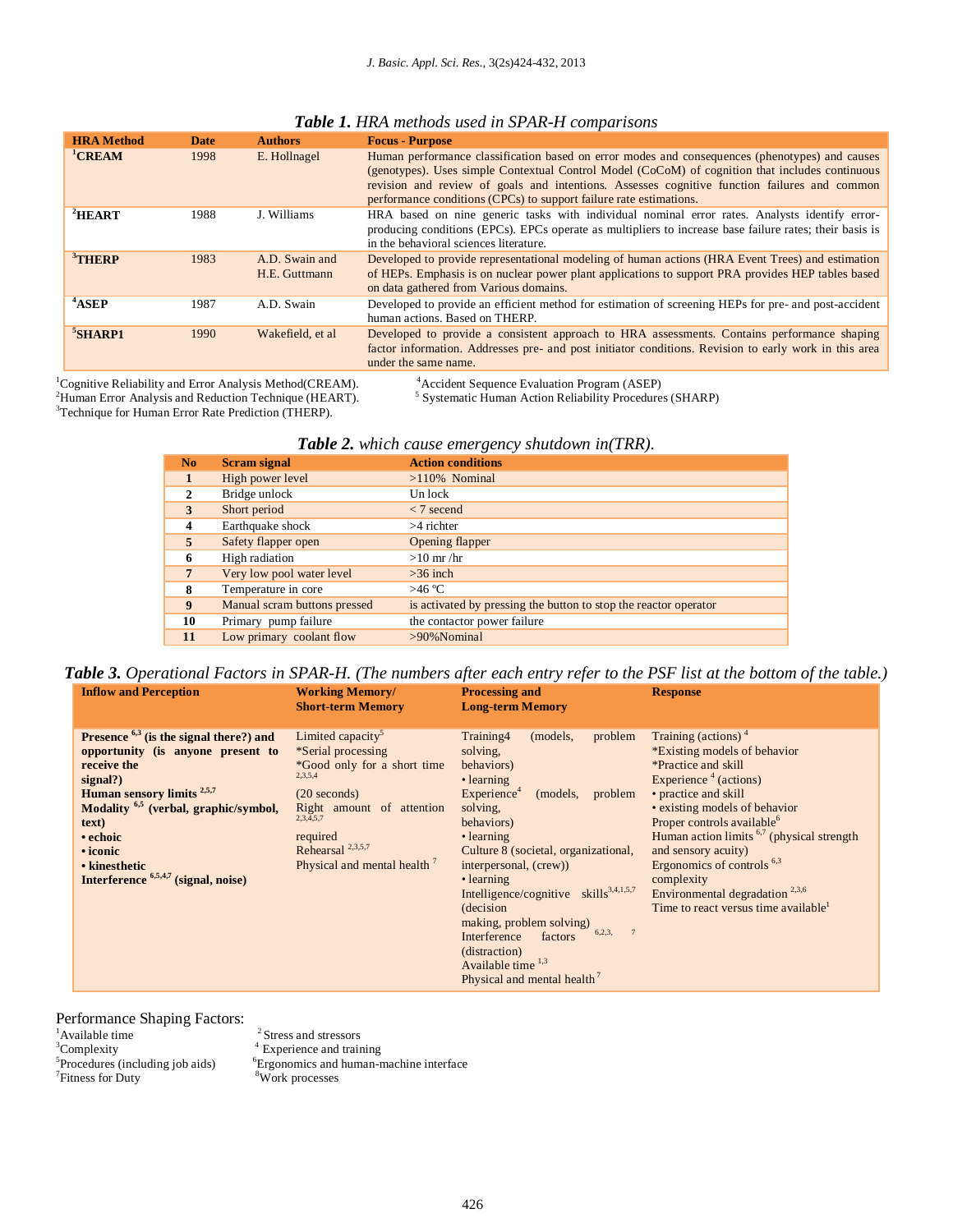| <b>SPAR-H PSFs</b>      | <b>SPAR-H PSF Levels</b>              | <b>SPAR-H Multipliers</b> |
|-------------------------|---------------------------------------|---------------------------|
| <b>Available Time</b>   | <b>Inadequate Time</b>                | $P(failure) = 1.0$        |
|                         | Time available = Time required        | 10                        |
|                         | Nominal time                          | $\mathbf{1}$              |
|                         | Time available $> 5x$ time required   | 0.1                       |
|                         | Time available $> 50$ x time required | 0.01                      |
| <b>Stress/Stressors</b> | Extreme                               | 5                         |
|                         | High                                  | $\overline{c}$            |
|                         | Nominal                               | 1                         |
| <b>Complexity</b>       | Highly complex                        | 5                         |
|                         | Moderately complex                    | $\overline{c}$            |
|                         | Nominal                               | $\mathbf{1}$              |
| Experience/             | Low                                   | 3                         |
| <b>Training</b>         | Nominal                               | $\mathbf{1}$              |
|                         | High                                  | 0.5                       |
| <b>Procedures</b>       | <b>Not Procedures</b>                 | 50                        |
|                         | Incomplete                            | 20                        |
|                         | Available, but poor                   | 5                         |
|                         | Nominal                               | 1                         |
| <b>Ergonomics/HMI</b>   | Missing/Misleading                    | 50                        |
|                         | Poor                                  | 10                        |
|                         | Nominal                               | $\mathbf{1}$              |
|                         | Good                                  | 0.5                       |
| <b>Fitness for Duty</b> | Unfit                                 | $\mathbf{1}$              |
|                         | <b>Degraded Fitness</b>               | 5                         |
|                         | Nominal                               | $\mathbf{1}$              |
| Work                    | Poor                                  | $\overline{c}$            |
| <b>Processes</b>        | Nominal                               | $\mathbf{1}$              |
|                         | Good                                  | 0.8                       |

*Table 4. Matrix methods match the PSF (power PSFs = 8)*

*Table 5. Failure rates for typical components which cause the scram of Tehran Research Reactor*

| N <sub>0</sub> | <b>Probability</b> | <b>Fault tree name</b> |
|----------------|--------------------|------------------------|
| $\mathbf{1}$   | 1.142E-4           | <b>BRIDGE-LOCK</b>     |
| $\mathfrak{D}$ | 1.000E-7           | <b>EARTHQUIKE</b>      |
| 3              | 1.424E-6           | <b>HIGH-POWER</b>      |
| $\overline{4}$ | 1.000E-1           | <b>HIGH-RADIATION</b>  |
| 5              | 9.701E-3           | <b>HIGH-TEMPRATURE</b> |
| 6              | 5.000E-1           | <b>MANUAL-SCRAM</b>    |
| $\overline{7}$ | 3.686E-3           | <b>PERIOD</b>          |
| 8              | 1.241E-2           | POOL-LEVEL             |
| 9              | 2.294E-3           | PRIMARY-FLOW           |
| 10             | 2.784E-3           | PRIMARY-PUMP           |
| 11             | $1.645E-3$         | SAFTY-FLAPPER          |

*Table 6. Failure rate of component(λ)*

| <b>Basic event</b>       | Failure rate/hr*10 <sup>-6</sup> | <b>Failure probability/demand</b> | <b>Test period</b> | reference    |
|--------------------------|----------------------------------|-----------------------------------|--------------------|--------------|
|                          |                                  |                                   |                    |              |
| <b>High power</b>        |                                  |                                   |                    |              |
| HPS-FCH-Bistable-Fail    | 37.3                             | 3.729E-4                          | $\Omega$           | TD930        |
| HPS-FCH-relay-Fail       | 8.3                              | 1.393E-3                          | 336                | TD930        |
| HPS-UIC1-Bistable-Fail   | 37.3                             | 3.729E-4                          | $\Omega$           | TD930        |
| HPS-UIC1-ralay-Fail      | 8.3                              | 1.393E-3                          | 336                | <b>TD930</b> |
| HPS-UIC2-Bistable-Fail   | 37.3                             | 3.729E-4                          | $\Omega$           | TD930        |
| HPS-UIC2-ralay-Fail      | 8.3                              | 1.393E-3                          | 336                | <b>TD930</b> |
| <b>High radiation</b>    |                                  |                                   |                    |              |
| HRS-BHFN-Bistable-fail   | 37.3                             | 3.729E-4                          | $\Omega$           | <b>TD930</b> |
| HRS-BHFN-Detector-fail   | 6                                | 6.000E-5                          | $\Omega$           | TD930        |
| HRS-BHFN-Relay-fail      | 8.3                              | 1.393E-3                          | 336                | TD930        |
| HRS-Bridge-Bistable-fail | 37.3                             | 3.729E-4                          | $\mathbf{0}$       | TD930        |
| HRS-Bridge-Detector-fail | 6                                | $6.000E - 5$                      | $\overline{0}$     | TD930        |
| HRS-Bridge-Relay-fail    | 8.3                              | 1.393E-3                          | 336                | TD930        |
| HRS-PFloor-Bistable-fail | 37.3                             | 3.729E-4                          | $\mathbf{0}$       | <b>TD930</b> |
| HRS-PFloor-Detector-fail | 6                                | 6.000E-5                          | $\mathbf{0}$       | TD930        |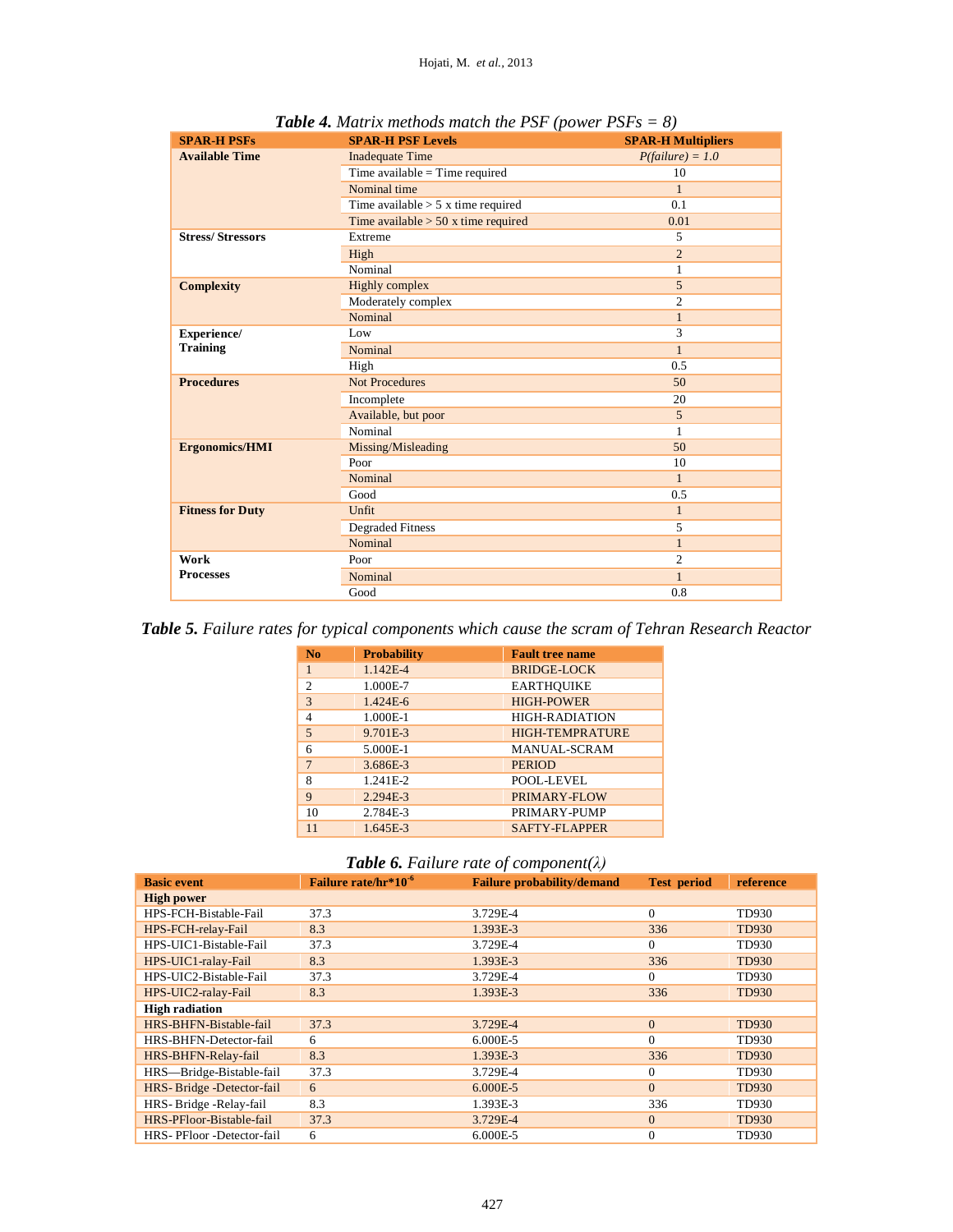#### *J. Basic. Appl. Sci. Res.*, 3(2s)424-432, 2013

| HRS- PFloor - Relay-fail  | 8.3            | 1.393E-3 | 336            | <b>TD930</b> |
|---------------------------|----------------|----------|----------------|--------------|
| HRS-Stack-Bistable-fail   | 37.3           | 3.729E-4 | $\Omega$       | TD930        |
| HRS- Stack -Detector-fail | 6              | 6.000E-5 | $\Omega$       | <b>TD930</b> |
| HRS- Stack -Relay-fail    | 8.3            | 1.393E-3 | 336            | TD930        |
| Low flow                  |                |          |                |              |
| LFS-Bistable-fail         | 37.3           | 3.729E-4 | $\mathbf{0}$   | TD930        |
| LFS-Relay-fail            | 8.3            | 1.393E-3 | 336            | <b>TD930</b> |
| LFS-Sensor-fail           | 53             | 5.299E-4 | $\mathbf{0}$   | TD930        |
| <b>Pool level</b>         |                |          |                |              |
| PLS-Float-fail            | 28.2           | 2.820E-4 | $\Omega$       | TD930        |
| PLS-micro switch-fail     | 4.2            | 7.556    | 336            | <b>TD930</b> |
| PLS-relay-fail            | 8.3            | 1.393E-3 | 336            | TD930        |
| <b>Primary pump</b>       |                |          |                |              |
| PPS-power relay-fail      | 8.3            | 1.393E-3 | 336            | TD930        |
| PPS-relay-fail            | 8.3            | 1.393E-3 | 336            | <b>TD930</b> |
| <b>Safety Flapper</b>     |                |          |                |              |
| SFS-Open-fail             | 7 <sup>1</sup> | 7.000E-5 | $\mathbf{0}$   | TD930        |
| SFS-Micro switch-fail     | 4.5            | 4.500    | $\Omega$       | TD930        |
| SFS-relay -fail           | 8.3            | 1.393E-3 | 336            | <b>TD930</b> |
| SFS-connecting rod -fail  | 13.7           | 1.370    | $\mathbf{0}$   |              |
| <b>Safety channel</b>     |                |          |                |              |
| Safety ch1-instr-fail     | 123            | 1.229E-3 | $\mathbf{0}$   | TD930        |
| Safety ch2-instr-fail     | 123            | 1.229E-3 | $\mathbf{0}$   | <b>TD930</b> |
| Safety ch3-instr-fail     | 123            | 1.229E-3 | $\mathbf{0}$   | TD930        |
| Safety ch2-UIC-fail       | 50             | 5.000E-6 | $\Omega$       | <b>TD930</b> |
| Safety ch3- UIC-fail      | 50             | 5.000E-6 | $\overline{0}$ | TD930        |



*Figure 1. plot of fault –tree of the failure rates components against the probability occurrence*



*Figure 2. Fault -tree quantification for maintenance and control system of the tehran reactor considering hardware and human error*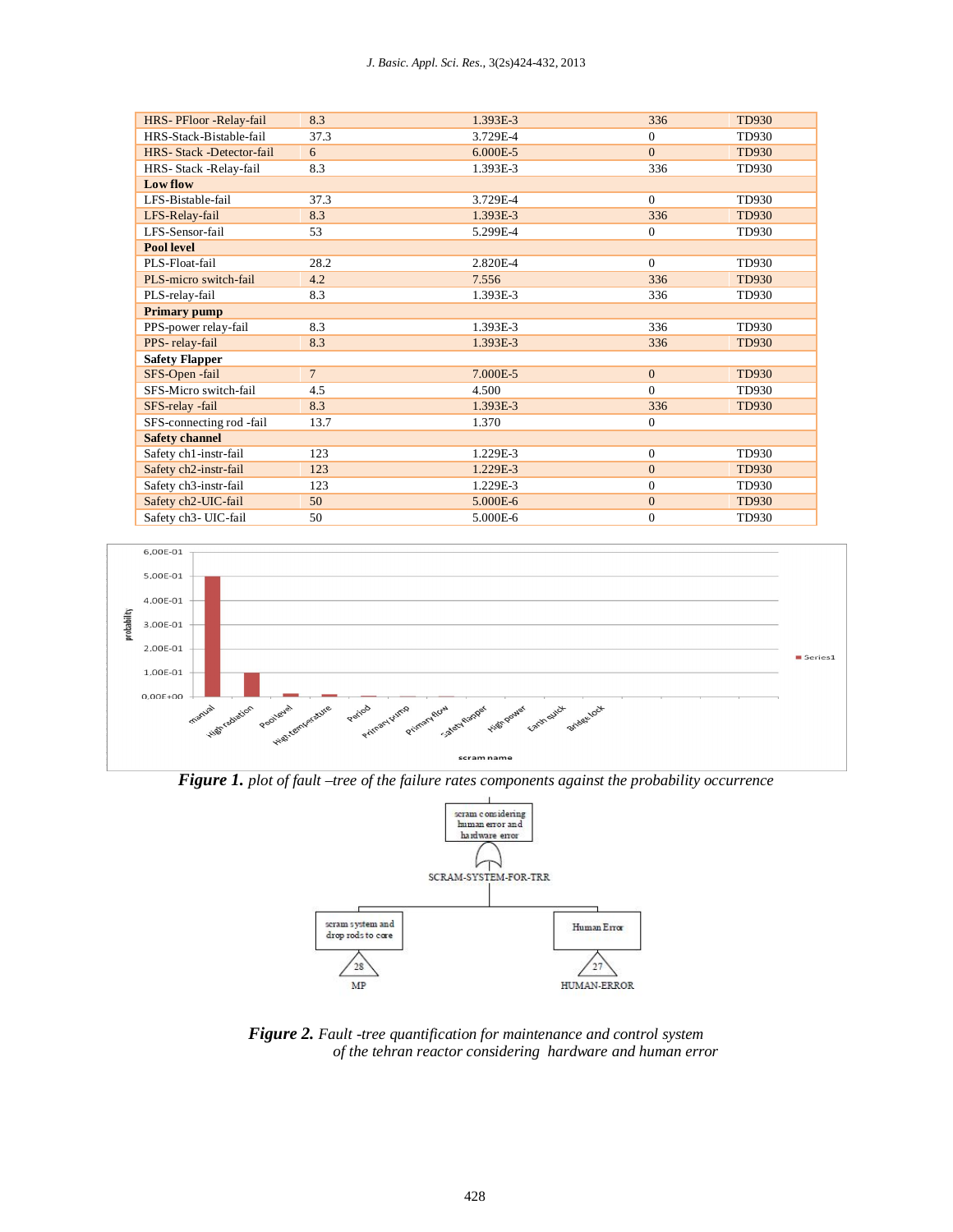

*Figure 3. Fault-tree quantification for human error*



*Figure 4. Fault-tree quantification for hardware error* 



**A :***Low primary coolant flow*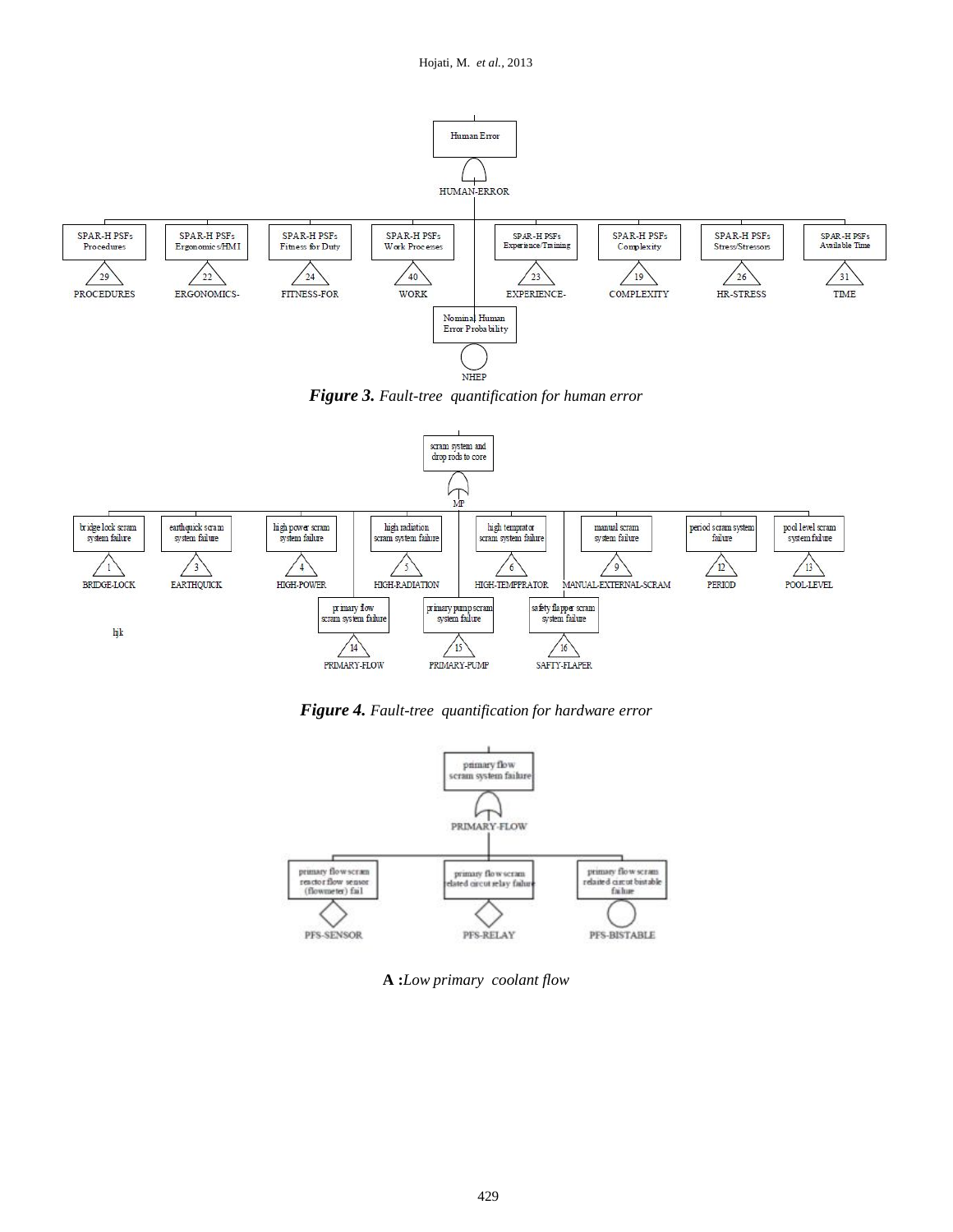

**C:** *Short period*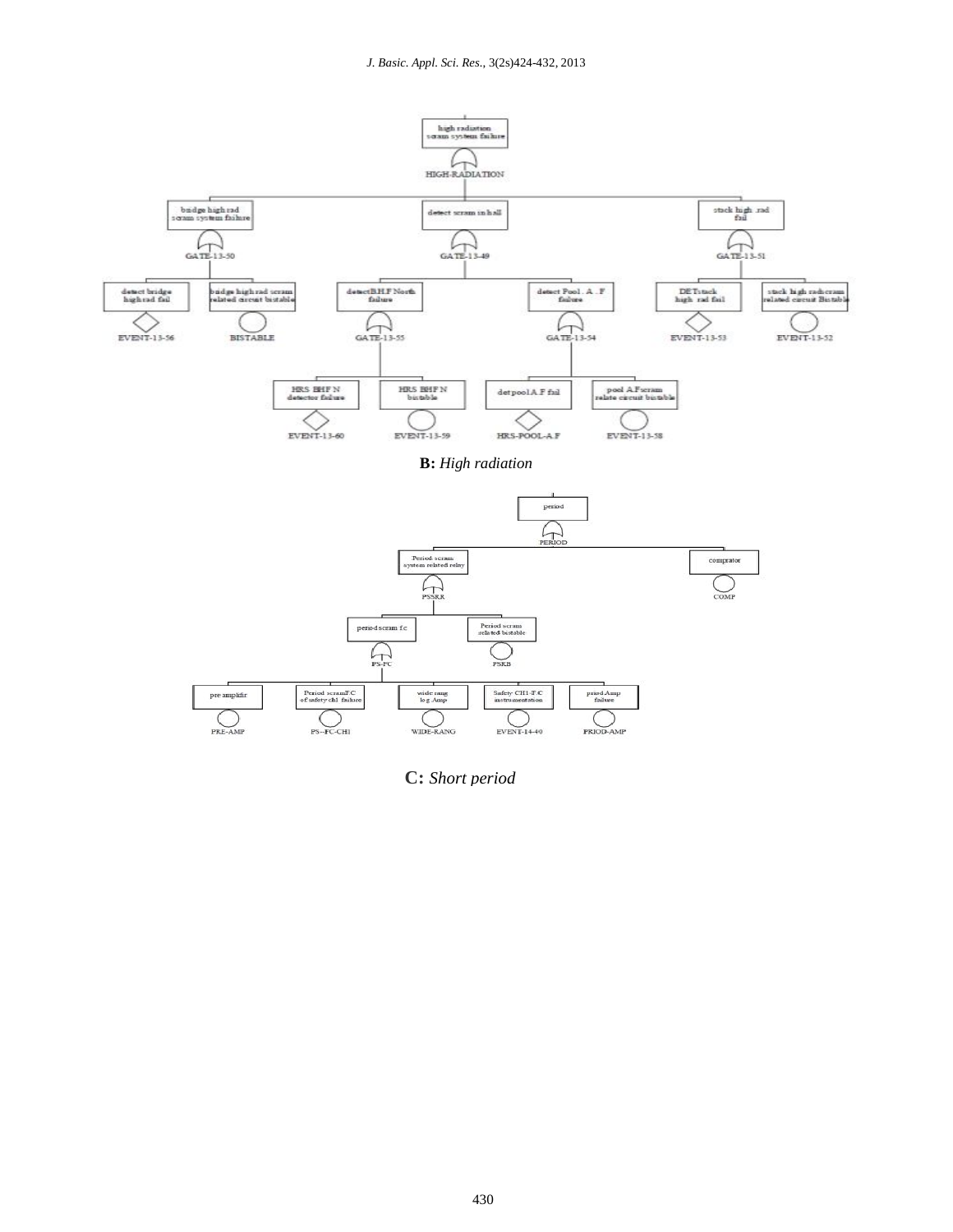

*Figure 5. Fault-trees quantification for human error :*



**D :** *Availabel time*